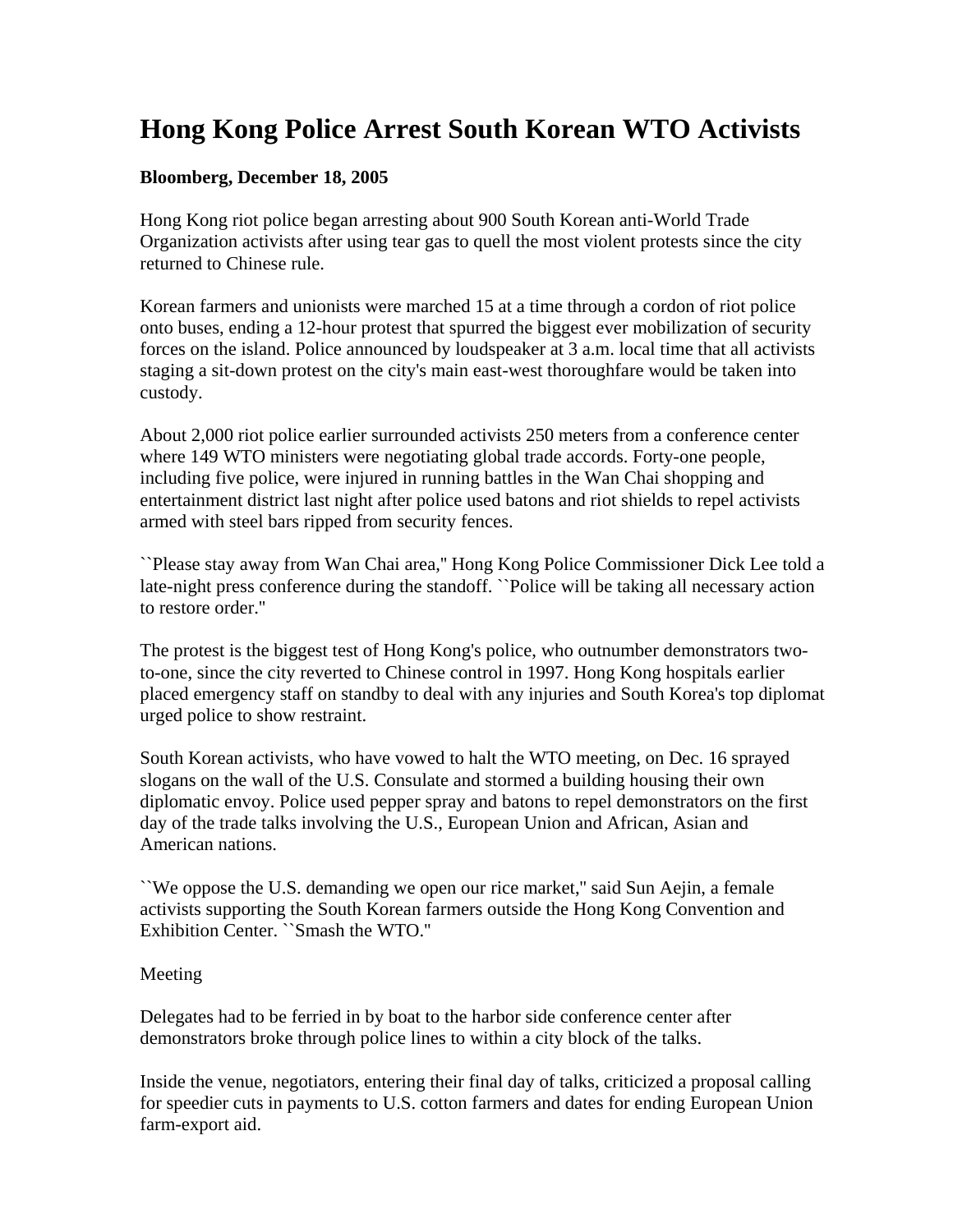Yesterday's draft compromise by Director-General Pascal Lamy sets an end date for farmexport subsidies of either 2010 or five years after an agreement comes into force, now scheduled for 2008. The EU has resisted attaching a date. The draft also calls on the U.S. to begin slashing cotton subsidies earlier than other farm aid.

The 2010 date is "an absolute red line, as it falls squarely outside my mandate," EU Trade Commissioner Peter Mandelson told negotiators, according to a copy of his speaking note. He didn't rule out the second option and said he could compromise provided he gets concessions from trade partners.

### Violent

The demonstration yesterday brought together about 3,000 marchers protesting against everything from trade and agriculture policies to the environment and sexual exploitation.

The march turned violent when 1,000 Korean activists deviated from a prearranged route and attempted to reach the conference center, Hong Kong Police's Lee said.

Protesters used bamboo sticks to hit security forces and tried to overturn one of two police minibuses parked across a road in Wan Chai, he said.

Two blocks north, activists threw rocks and water bottles at security forces who used water canons and pepper spray to deter the attacks.

Jose Bove, a prominent French anti-globalization activist, scuffled with police officers barring the demonstrators' path.

Bove on Dec. 13 pledged not to cause trouble with police after WTO head Lamy personally appealed to security services to allow the activist into the city.

At Hong Kong's Ruttonjee Hospital, the closest medical facility to the WTO venue, spokeswoman Catherine Sum said accident and emergency staff were on stand-by and extra beds and other facilities are available if violence escalates.

South Korea's Consul General Cho Hwan Bok asked Hong Kong police to refrain from using excessive force and received a positive response from security services, Chun Pee Ho, director- general of trade policy at the foreign ministry said.

## Complaints

South Korean farmers are angry after the country's parliament passed a law on Nov. 23 allowing more imports of rice, the nation's biggest cash crop, after a year's delay and protests by farmers and opposition lawmakers.

After violent protests on the opening day of the conference, when Hong Kong police donned riot gear for the first time in a decade, the South Korean activists changed tactics on Dec. 15 and staged peaceful demonstrations.